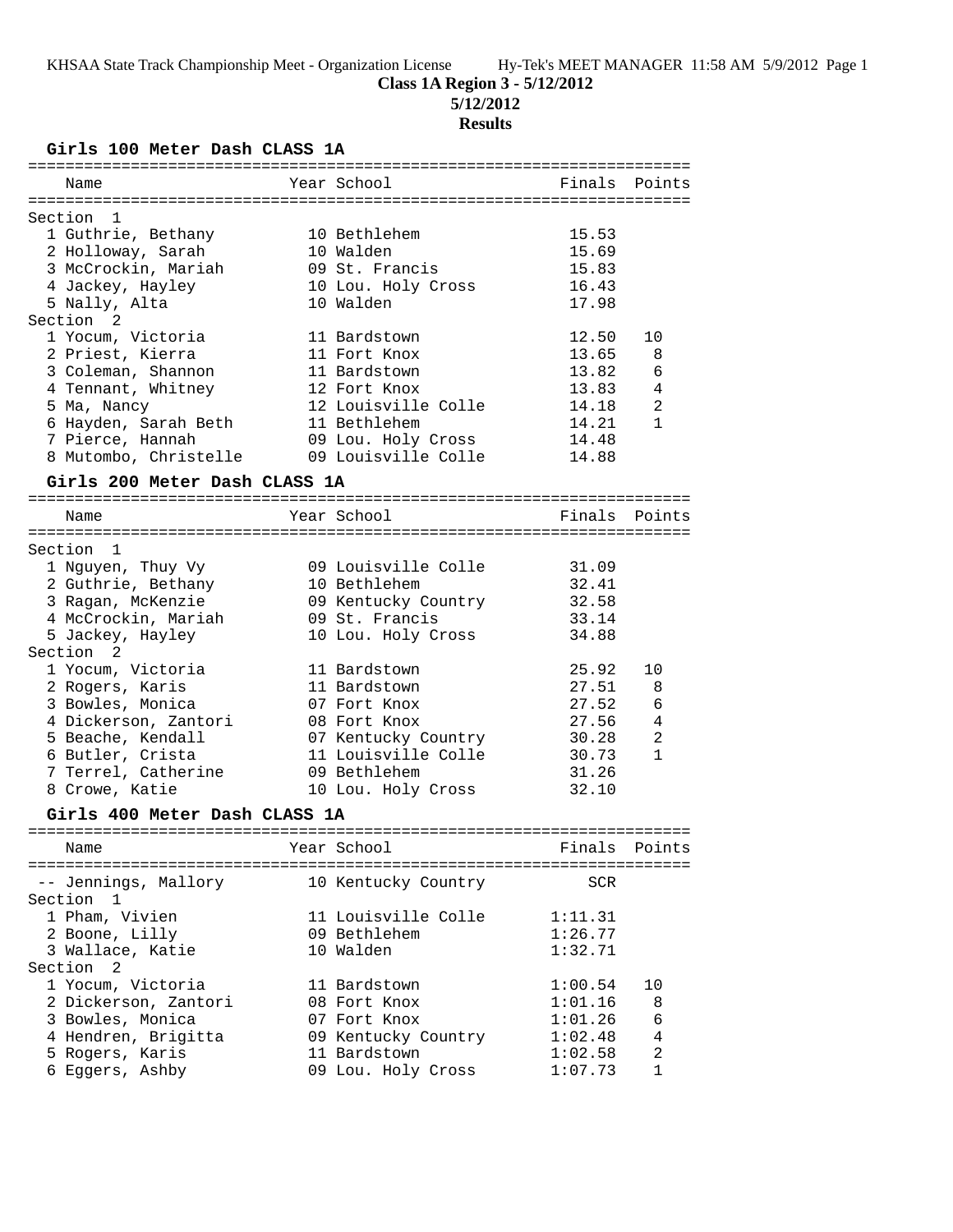**Class 1A Region 3 - 5/12/2012**

**5/12/2012**

# **Results**

| Girls 400 Meter Dash CLASS 1A    |                             |          |               |
|----------------------------------|-----------------------------|----------|---------------|
| 7 Osbourne, Hannah               | 11 Louisville Colle         | 1:10.02  |               |
| 8 Crowe, Katie                   | 10 Lou. Holy Cross          | 1:12.47  |               |
| Girls 800 Meter Run CLASS 1A     |                             |          |               |
|                                  |                             |          |               |
| Name                             | Year School                 |          | Finals Points |
|                                  |                             |          |               |
| Section<br>-1                    |                             |          |               |
| 1 Eisenbrei, Malorie             | 11 Kentucky Country         | 2:24.57  | 10            |
| 2 Johnston, Jenna                | 10 Lou. Holy Cross          | 2:27.57  | 8             |
| 3 McCarty, Tori                  | 12 Bardstown                | 2:29.30  | 6             |
| 4 Brutscher, Christa             | 09 Lou. Holy Cross          | 2:37.75  | 4             |
| 5 Kiphuth, Emily                 | 09 Fort Knox                | 2:41.80  | 2             |
| 6 Reisz, Leanne                  | 12 Louisville Colle         | 2:46.47  | $\mathbf{1}$  |
| 7 Nguyen, Han                    | 12 Louisville Colle 2:47.22 |          |               |
| 8 Caldwell, Johnnie              | 10 Bardstown                | 2:56.66  |               |
| 9 Eaton, Becky                   | 07 Fort Knox                | 2:58.83  |               |
| 10 Livers, Claire                | 09 Bethlehem                | 3:16.85  |               |
| 11 Wallace, Katie                | 10 Walden                   | 3:43.22  |               |
| Girls 1600 Meter Run CLASS 1A    |                             |          |               |
|                                  |                             |          |               |
| Name                             | Year School                 | Finals   | Points        |
|                                  |                             |          |               |
| 1 Gawarecki, Karly               | 09 Lou. Holy Cross          | 5:43.00  | 10            |
| 2 Speth, Molly                   | 07 Louisville Colle 5:46.89 |          | 8             |
| 3 Thomson, Emily                 | 09 Lou. Holy Cross          | 5:53.39  | 6             |
| 4 Hill, Sydney                   | 09 Fort Knox                | 5:57.33  | 4             |
| 5 Brown, Meredith                | 11 Kentucky Country         | 5:59.33  | 2             |
| 6 Nassar, Natalie                | 10 Louisville Colle 6:06.11 |          | $\mathbf{1}$  |
| 7 Sidebottom, Katie              | 09 Bardstown                | 6:07.51  |               |
| 8 Eaton, Becky                   | 07 Fort Knox                | 6:12.54  |               |
| 9 Jennings, Rachel               | 07 Kentucky Country 6:23.09 |          |               |
| 10 Hamilton, Sarah               | 09 Bardstown                | 6:35.97  |               |
| 11 Livers, Claire                | 09 Bethlehem                | 7:07.57  |               |
| Girls 3200 Meter Run CLASS 1A    |                             |          |               |
|                                  |                             |          |               |
| Name                             | Year School                 | Finals   | Points        |
| 1 Gawarecki, Karly               | 09 Lou. Holy Cross          | 11:43.92 | 10            |
| 2 Bode, Sarah                    | 12 Louisville Colle         | 11:53.62 | 8             |
| 3 Bernhagen, Brittany            | 11 Lou. Holy Cross          | 12:49.82 | 6             |
| 4 Hill, Sydney                   | 09 Fort Knox                | 12:58.67 | 4             |
| 5 Brown, Meredith                | 11 Kentucky Country         | 13:00.07 | 2             |
| 6 Zappone, Sarah                 | 10 Kentucky Country         | 13:14.58 | $\mathbf{1}$  |
| 7 Nugent, Sarah                  | 11 Louisville Colle         | 13:53.01 |               |
| 8 Sidebottom, Katie              | 09 Bardstown                | 14:12.54 |               |
|                                  |                             |          |               |
| Girls 100 Meter Hurdles CLASS 1A |                             |          |               |
| Name                             | Year School                 | Finals   | Points        |
|                                  |                             |          |               |
| Section<br>2                     |                             |          |               |
| 1 Austin, Kiara                  | 12 Fort Knox                | 15.11    | 10            |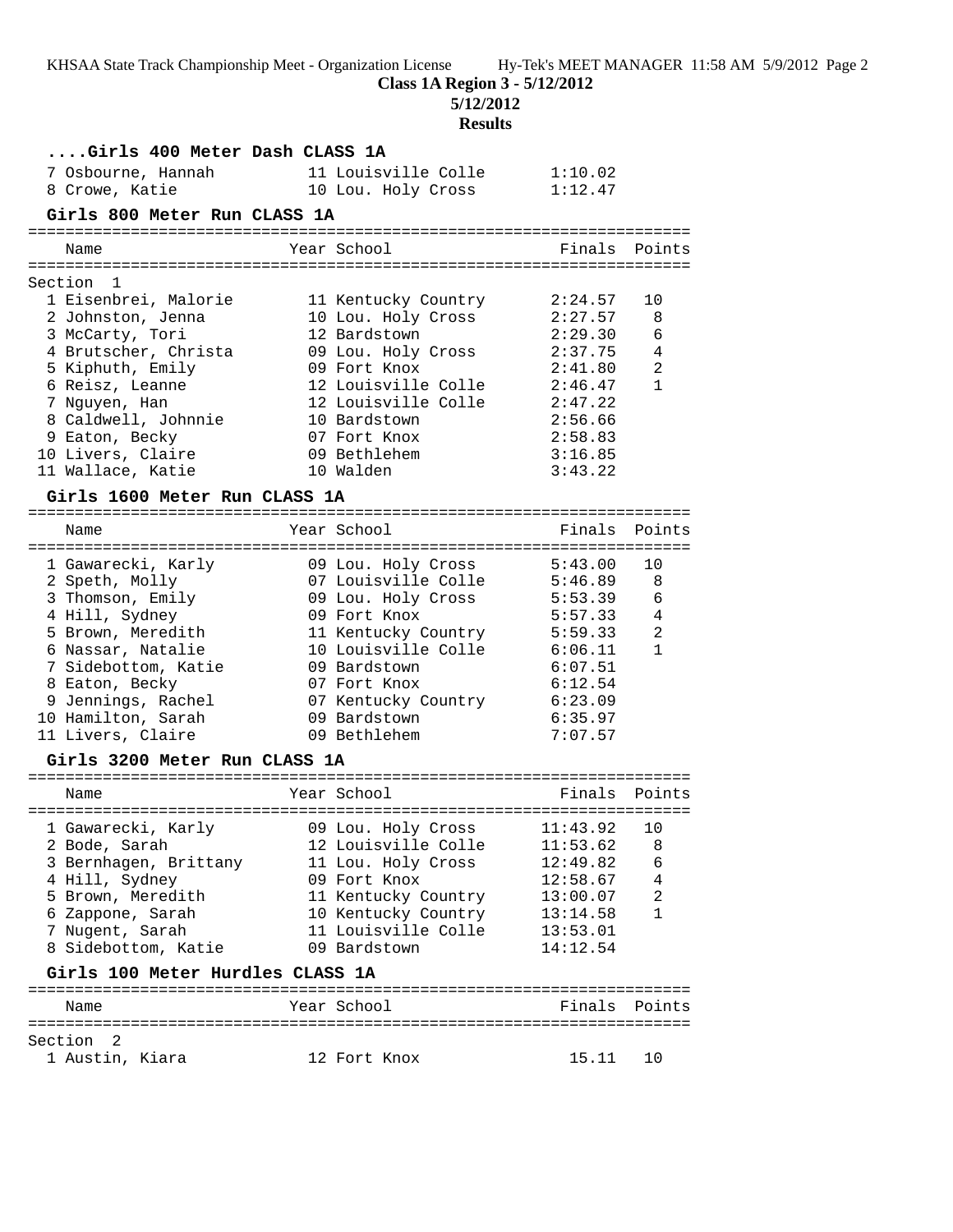**Class 1A Region 3 - 5/12/2012**

**5/12/2012**

**Results**

| Girls 100 Meter Hurdles CLASS 1A<br>2 Gill, Regene<br>3 Riley, Madison |             | 09 Fort Knox | 09 Lou. Holy Cross  | 15.68<br>17.08                                 | 8<br>6 |
|------------------------------------------------------------------------|-------------|--------------|---------------------|------------------------------------------------|--------|
| 4 Kuerzi, Allye                                                        |             |              | 10 Lou. Holy Cross  | 18.55                                          | 4      |
| 5 Dabney, Samantha                                                     |             |              | 09 Kentucky Country | 19.32                                          | 2      |
| 6 Karem, Victoria<br>7 Maddox, Bree                                    |             | 09 Bardstown | 11 Louisville Colle | 19.44<br>19.50                                 | 1      |
| 8 Shrewsbury, Haley                                                    |             | 10 Bardstown |                     | 20.14                                          |        |
| Girls 300 Meter Hurdles CLASS 1A                                       |             |              |                     |                                                |        |
| Name                                                                   | Year School |              |                     | Finals                                         | Points |
| Section 1                                                              |             |              |                     |                                                |        |
| 1 Gill, Regene                                                         |             | 09 Fort Knox |                     | 48.34                                          | 10     |
| 2 Riley, Madison                                                       |             |              | 09 Lou. Holy Cross  | 49.28                                          | 8      |
| 3 Ryan, Carly<br>4 Maddox, Bree                                        |             | 09 Bardstown | 11 Lou. Holy Cross  | 53.08<br>57.02                                 | 6<br>4 |
| 5 Hayden, Mariam                                                       |             | 07 Bardstown |                     | 57.53                                          | 2      |
| 6 Karem, Victoria                                                      |             |              | 11 Louisville Colle | 57.89                                          | 1      |
| Girls 4x100 Meter Relay CLASS 1A                                       |             |              |                     |                                                |        |
|                                                                        |             |              |                     |                                                |        |
| School                                                                 |             |              |                     | Finals                                         | Points |
| 1 Louisville Collegiate                                                |             |              |                     | 54.03                                          | 10     |
| 1) Armstrong, Kat 11                                                   |             |              |                     | 2) Donovan, Barrett 12                         |        |
| 3) Summerfield, Shelby 10                                              |             |              |                     | 4) Case, Courteney 11                          |        |
| 5) Butler, Crista 11<br>7) Mutombo, Christelle 09                      |             |              | 6) Ma, Nancy 12     | 8) Hertzman, Julie 12                          |        |
| 2 Fort Knox                                                            |             |              |                     | 54.58                                          | 8      |
| 1) Cobb, Cherice 07                                                    |             |              |                     | 2) Harris, Aysa 09                             |        |
| 3) Priest, Kierra 11                                                   |             |              |                     | 4) Tennant, Whitney 12                         |        |
| 5) Gill, Regene 09                                                     |             |              |                     | 6) Kiphuth, Emily 09                           |        |
| 3 Bardstown<br>1) Coleman, Shannon 11                                  |             |              |                     | 55.75<br>2) Cecil, Hanna 12                    | 6      |
| 3) Brockman, Lyndsey 12                                                |             |              |                     | 4) Maddox, Bree 09                             |        |
| 5) Allen, Caresha 09                                                   |             |              | 6) Cecil, Emma 09   |                                                |        |
| 7) Litsey, Promise 12                                                  |             |              |                     | 8) Lydian, Loreal 09                           |        |
| 4 Holy Cross (Louisville)<br>1) Kaelyn, Diersing 11                    |             |              |                     | 57.85<br>2) Kuerzi, Allye 10                   | 4      |
| 3) Loftus, Monica 09                                                   |             |              |                     | 4) Pierce, Hannah 09                           |        |
| 5) Crowe, Katie 10                                                     |             |              |                     | 6) Jackey, Hayley 10                           |        |
| 7) Riley, Madison 09                                                   |             |              | 8) Ryan, Carly 11   |                                                |        |
| 5 Kentucky Country Day                                                 |             |              |                     | 58.72                                          | 2      |
| 1) Dabney, Samantha 09<br>3) Flewellen, Cristen 09                     |             |              |                     | 2) Ragan, McKenzie 09<br>4) Beache, Kendall 07 |        |
| 5) Eisenbrei, Malorie 11                                               |             |              |                     | 6) Hendren, Brigitta 09                        |        |
| 7) Jennings, Mallory 10                                                |             |              |                     | 8) Berman, Amanda 09                           |        |
| Girls 4x200 Meter Relay CLASS 1A                                       |             |              |                     |                                                |        |
|                                                                        |             |              |                     |                                                |        |
| School                                                                 |             |              |                     | Finals                                         | Points |
| 1 Fort Knox                                                            |             |              |                     | 1:48.20                                        | 10     |

1) Bowles, Monica 07 2) Dickerson, Zantori 08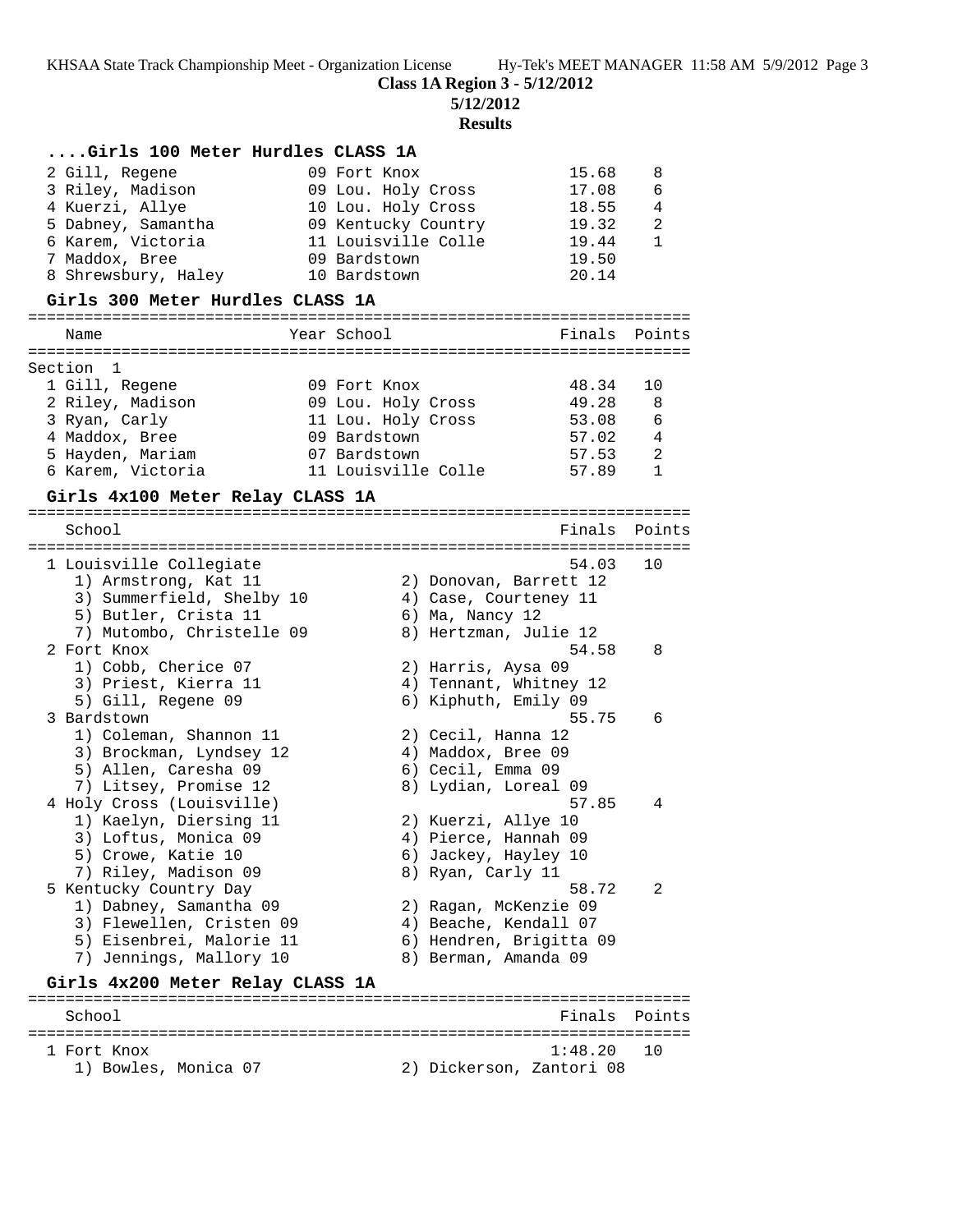**5/12/2012**

### **Results**

### **....Girls 4x200 Meter Relay CLASS 1A**

3) Gill, Regene 09 (4) Harris, Aysa 09 5) Cobb, Cherice 07 (6) Austin, Kiara 12 7) Priest, Kierra 11  $\hphantom{i}$  8) Tennant, Whitney 12 2 Bardstown 1:52.57 8 1) Coleman, Shannon 11 (2) Cecil, Hanna 12 3) Allen, Caresha 09 (4) Rogers, Karis 11 5) Cecil, Emma 09 6) Maddox, Bree 09 7) Smith, Trevvon 09 8) Litsey, Promise 12 3 Louisville Collegiate 1:54.09 6 1) Armstrong, Kat 11 2) Donovan, Barrett 12 3) Hertzman, Julie 12  $\hskip1cm$  4) Case, Courteney 11 5) Summerfield, Shelby 10 6) Tyler, Mallory 12 7) Nguyen, Thuy Vy 09  $\hskip1cm 8)$  Butler, Crista 11 4 Kentucky Country Day 1:55.76 4 1) Beache, Kendall 07 2) Dabney, Samantha 09 3) Hendren, Brigitta 09 4) Jennings, Mallory 10 5) Eisenbrei, Malorie 11 6) Flewellen, Cristen 09 7) Brown, Meredith 11 8) Ragan, McKenzie 09 5 Holy Cross (Louisville) 1:58.76 2 1) Pierce, Hannah 09 2) Loftus, Monica 09 3) Riley, Madison 09 4) Kaelyn, Diersing 11 5) Kuerzi, Allye 10 (6) Crowe, Katie 10 7) Jackey, Hayley 10 8) Ryan, Carly 11 **Girls 4x400 Meter Relay CLASS 1A** ======================================================================= Finals Points ======================================================================= 1 Fort Knox 4:11.33 10 1) Austin, Kiara 12 2) Bowles, Monica 07 3) Dickerson, Zantori 08 4) Gill, Regene 09 5) Harris, Aysa 09 (6) 2 Bardstown 4:14.50 8 1) Cecil, Emma 09 2) McCarty, Tori 12 3) Yocum, Victoria 11 (4) Rogers, Karis 11 5) Mansoon, Malin 11 6) Steinsland, Sigrad 11 7) Cosby, Lee 09 8) Coleman, Shannon 11 3 Louisville Collegiate 4:18.96 6 1) Armstrong, Kat 11  $\qquad \qquad$  2) Tyler, Mallory 12 3) Hertzman, Julie 12 4) Berryman, Elizabeth 11 5) Case, Courteney 11 (6) Donovan, Barrett 12 7) Levine, Bella 10 8) Summerfield, Shelby 10 4 Kentucky Country Day 4:24.01 4 1) Jennings, Mallory 10 2) Hendren, Brigitta 09 3) Beache, Kendall 07 4) Eisenbrei, Malorie 11 5) 6) Dabney, Samantha 09 7) Jennings, Rachel 07 8) Zappone, Sarah 10 5 Holy Cross (Louisville) 4:25.36 2 1) Brutscher, Christa 09 2) Loftus, Monica 09 3) Johnston, Jenna 10 4) Eggers, Ashby 09 5) Pierce, Hannah 09 6) Crowe, Katie 10 7) Riley, Madison 09 8) Ryan, Carly 11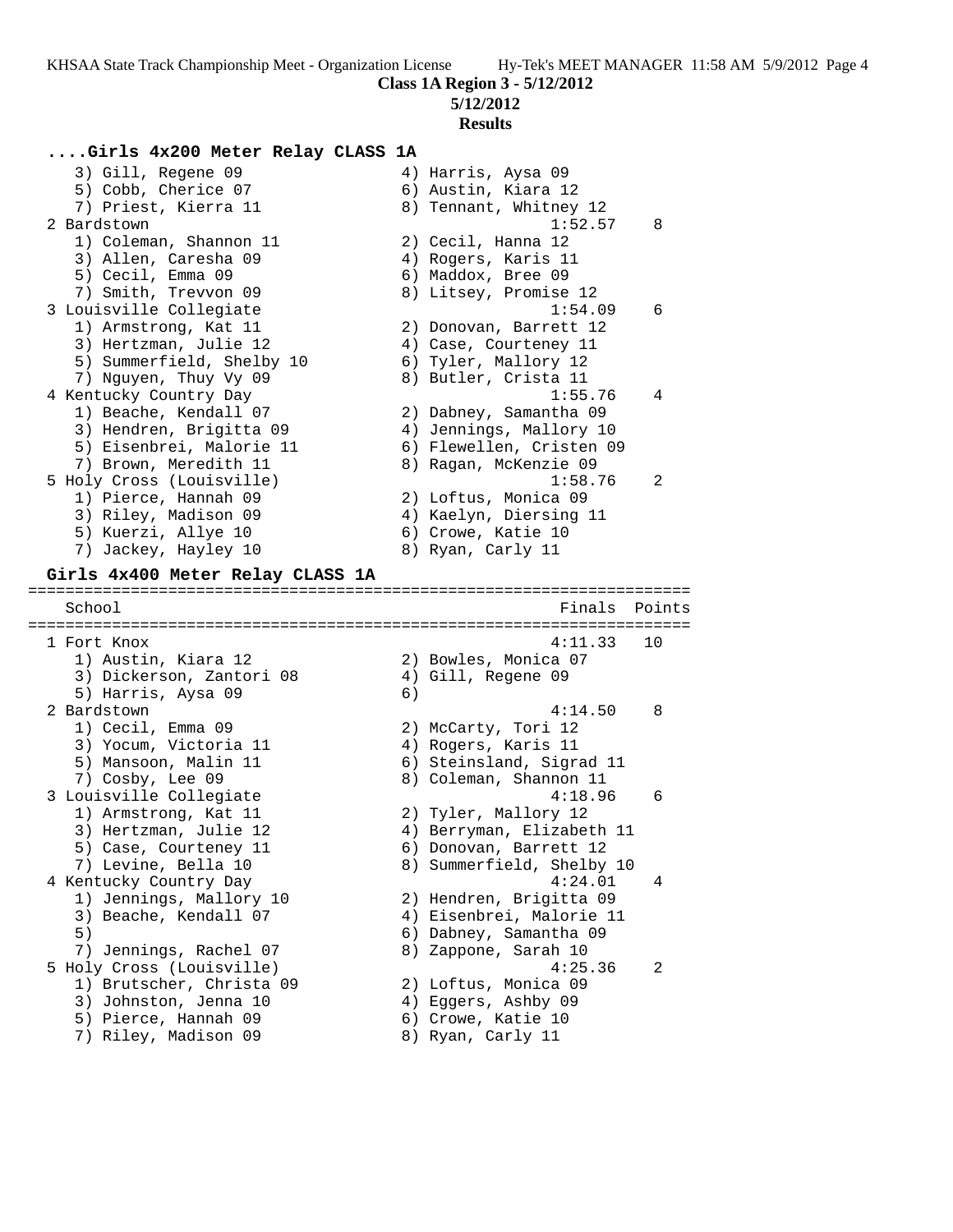**Class 1A Region 3 - 5/12/2012**

### **5/12/2012**

#### **Results**

#### **Girls 4x800 Meter Relay CLASS 1A**

| School                    |    | Finals Points             |                |
|---------------------------|----|---------------------------|----------------|
|                           |    |                           |                |
| 1 Holy Cross (Louisville) |    | 10:20.61                  | 1 O            |
| 1) Bernhagen, Brittany 11 |    | 2) Brutscher, Christa 09  |                |
| 3) Easly, Shelby 09       |    | 4) Eqqers, Ashby 09       |                |
| 5) Gawarecki, Karly 09    |    | 6) Johnston, Jenna 10     |                |
| 7) Thomson, Emily 09      |    | 8) Crowe, Katie 10        |                |
| 2 Louisville Collegiate   |    | 10:25.38                  | 8              |
| 1) Bode, Sarah 12         |    | 2) Berryman, Elizabeth 11 |                |
| 3) Speth, Molly 07        |    | 4) Tyler, Mallory 12      |                |
| 5) Levine, Bella 10       |    | 6) Nassar, Natalie 10     |                |
| 7) Reisz, Leanne 12       |    | 8) Nguyen, Han 12         |                |
| 3 Fort Knox               |    | 10:43.82                  | 6              |
| 1) Eaton, Becky 07        |    | 2) Harris, Aysa 09        |                |
| 3) Hill, Sydney 09        |    | 4) Kiphuth, Emily 09      |                |
| 5) Kohler, Alyssa 08      | 6) |                           |                |
| 4 Bardstown               |    | 10:54.48                  | 4              |
| 1) Caldwell, Johnnie 10   |    | 2) McCarty, Tori 12       |                |
| 3) Sidebottom, Katie 09   |    | 4) Steinsland, Sigrad 11  |                |
| 5) Hamilton, Sarah 09     |    | 6) Cecil, Emma 09         |                |
| 7) Mansoon, Malin 11      | 8) |                           |                |
| 5 Kentucky Country Day    |    | 12:30.38                  | $\mathfrak{D}$ |
| 1) Baker, Emma 07         |    | 2) Berman, Amanda 09      |                |
| 3) Dwyer, Kaitlyn 09      | 4) | Jennings, Rachel 07       |                |
| 5) Brown, Meredith 11     |    | 6) Eisenbrei, Malorie 11  |                |
| Zappone, Sarah 10<br>7)   |    | 8) Hendren, Brigitta 09   |                |
|                           |    |                           |                |

#### **Boys 100 Meter Dash CLASS 1A**

======================================================================= Name The Year School Control of Finals Points ======================================================================= -- Duff, Jordan 10 Kentucky Country SCR -- Dingle, Dominic 12 Fort Knox SCR Section 2 1 Jamner, Rob 11 St. Francis 11.84 6 2 Haydon, JB 10 Bethlehem 12.56 3 Willenborg, Jordan 11 Lou. Holy Cross 12.73 4 Isham, Simon 12 Walden 12.74 5 Alexander, DaKarai 09 Lou. Holy Cross 12.81 6 Jones, Dakota 09 Louisville Colle 13.11 7 Schreck, Ethan 13.16 Section 3 1 Klaassen, Andre 11 Whitefield Academy 11.24 10 2 Griffith, Ezra 10 Louisville Colle 11.57 8 3 Coulter, Brandon 12 Bardstown 12.10 4 4 Yocum, Dee 11 Bardstown 12.14 2 5 Seay, Benton 11 Kentucky Country 12.19 1 6 Kelley, William 10 Bethlehem 12.49 7 Pumpelly, Benjamin 12 Whitefield Academy 12.65 -- Kleber, Josh 12 Fort Knox DQ false start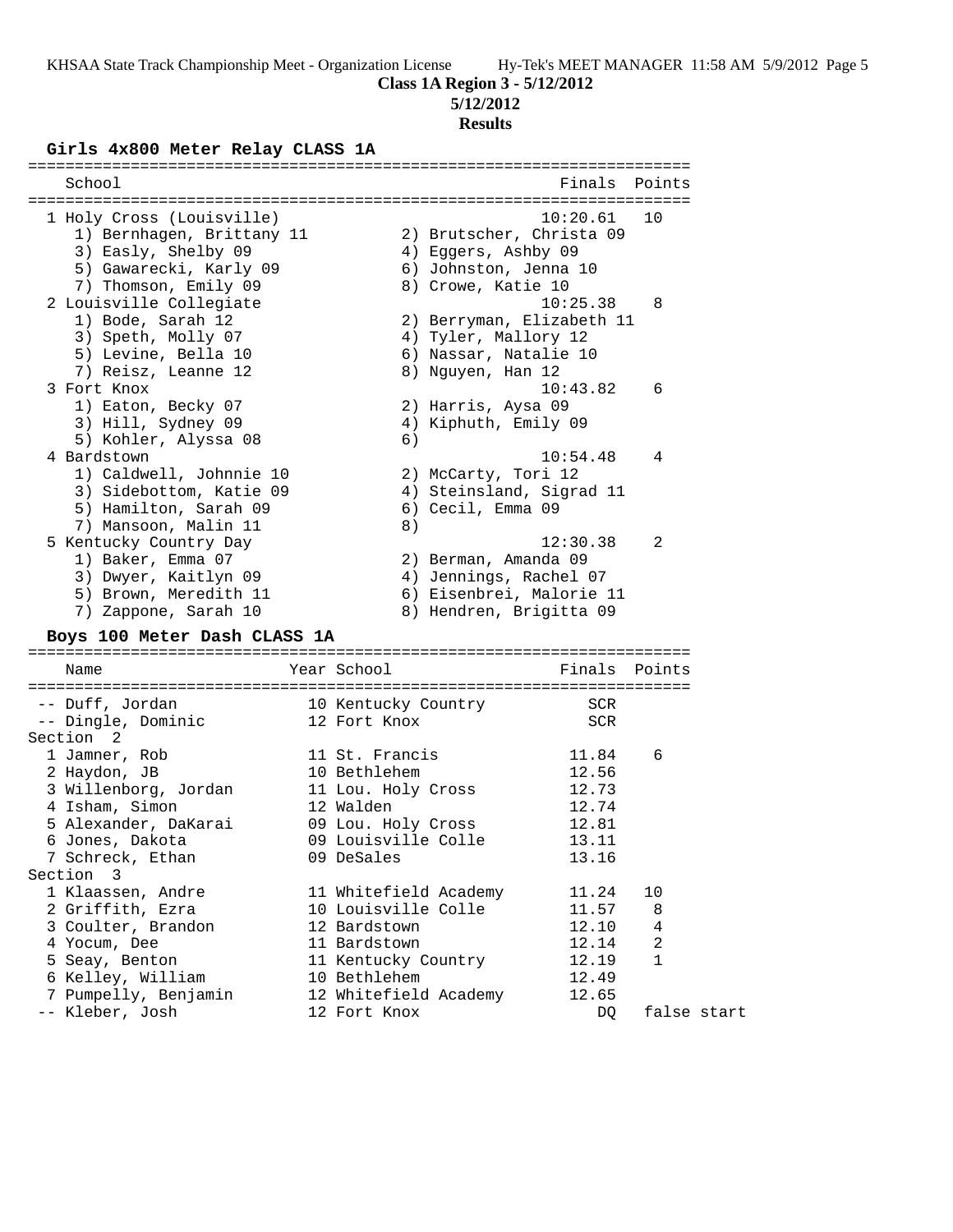**5/12/2012**

## **Results**

## **Boys 200 Meter Dash CLASS 1A**

|  | Name                                 |  | Year School                               | Finals             | Points         |  |
|--|--------------------------------------|--|-------------------------------------------|--------------------|----------------|--|
|  |                                      |  |                                           |                    |                |  |
|  | -- Dingle, Dominic                   |  | 12 Fort Knox                              | SCR                |                |  |
|  | -- Jackson, Bradley                  |  | 10 Bethlehem                              | SCR                |                |  |
|  | -- Peterson, Patrick                 |  | 10 Walden                                 | <b>SCR</b>         |                |  |
|  | Section 2                            |  |                                           |                    |                |  |
|  | 1 Kelley, William                    |  | 10 Bethlehem                              | 25.42              |                |  |
|  | 2 Alexander, DaKarai                 |  | 09 Lou. Holy Cross                        | 26.25              |                |  |
|  | 3 Atkins, Victor                     |  | 09 St. Francis                            | 26.74              |                |  |
|  | 4 Jones, Dakota                      |  | 09 Louisville Colle                       | 26.84              |                |  |
|  | 5 Hickey, Jake                       |  | 11 Lou. Holy Cross                        | 27.47              |                |  |
|  | 6 Martin, Ben                        |  | 11 Kentucky Country                       | 27.65              |                |  |
|  | 7 Haydon, Shane                      |  | 09 DeSales                                | 30.36              |                |  |
|  | Section 3                            |  |                                           |                    |                |  |
|  | 1 Klaassen, Andre                    |  | 11 Whitefield Academy                     | 22.90              | 10             |  |
|  | 2 Griffith, Ezra                     |  | 10 Louisville Colle                       | 23.56              | 8              |  |
|  | 3 Johnson, Reed                      |  | 12 Fort Knox                              | 23.85              | 6              |  |
|  | 4 Holloway, Guy                      |  | 11 Walden                                 | 24.26              | 4              |  |
|  | 5 Yocum, Dee                         |  | 11 Bardstown                              | 24.86              | 2              |  |
|  | 6 Woodson, Andre                     |  | 11 Bardstown                              | 24.90              | $\mathbf{1}$   |  |
|  | 7 Seay, Benton                       |  | 11 Kentucky Country                       | 24.96              |                |  |
|  | 8 Pumpelly, Benjamin                 |  | 12 Whitefield Academy                     | 26.03              |                |  |
|  | Boys 400 Meter Dash CLASS 1A         |  |                                           |                    |                |  |
|  |                                      |  |                                           |                    |                |  |
|  | Name                                 |  | Year School                               | Finals             | Points         |  |
|  |                                      |  |                                           |                    |                |  |
|  |                                      |  |                                           |                    |                |  |
|  |                                      |  |                                           |                    |                |  |
|  | -- Stapp, Dylan                      |  | 09 Lou. Holy Cross                        | SCR                |                |  |
|  | -- Hildreth, Michael                 |  | 12 Whitefield Academy                     | <b>SCR</b>         |                |  |
|  | -- Peterson, Patrick<br>-2           |  | 10 Walden                                 | <b>SCR</b>         |                |  |
|  | Section                              |  |                                           |                    |                |  |
|  | 1 Jackson, Bradley                   |  | 10 Bethlehem                              | 1:02.09            |                |  |
|  | 2 Arnold, George                     |  | 09 Kentucky Country                       | 1:03.01            |                |  |
|  | 3 Schreck, Ethan                     |  | 09 DeSales                                | 1:06.15            |                |  |
|  | 4 Naake, Hans                        |  | 09 Kentucky Country<br>09 DeSales         | 1:07.75<br>1:14.65 |                |  |
|  | 5 Haydon, Shane                      |  |                                           |                    |                |  |
|  | Section 3                            |  | 12 Fort Knox                              |                    |                |  |
|  | 1 Cruz, Oscar                        |  |                                           | 51.58              | 10             |  |
|  | 2 Perry, Ryan                        |  | 12 Louisville Colle<br>10 Bardstown       | 52.33<br>52.86     | 8<br>6         |  |
|  | 3 Price, Brandon                     |  |                                           |                    |                |  |
|  | 4 Wingate, Andre                     |  | 12 Fort Knox<br>11 Walden                 | 54.13              | $\overline{4}$ |  |
|  | 5 Holloway, Guy                      |  |                                           | 54.38              | 2<br>1         |  |
|  | 6 Edwards, Jasper                    |  | 12 Louisville Colle                       | 57.97              |                |  |
|  | 7 Hubbard, Conner                    |  | 09 Bardstown<br>09 Bethlehem              | 1:01.14<br>1:03.71 |                |  |
|  | 8 Hagan, Wyatt                       |  |                                           |                    |                |  |
|  | Boys 800 Meter Run CLASS 1A          |  |                                           |                    |                |  |
|  | Name                                 |  | Year School                               | Finals             | Points         |  |
|  |                                      |  |                                           |                    |                |  |
|  | Section 1                            |  |                                           |                    |                |  |
|  | 1 Thomson, Jacob<br>2 Kirven, Tucker |  | 11 Lou. Holy Cross<br>12 Louisville Colle | 1:58.54<br>1:59.88 | 10<br>8        |  |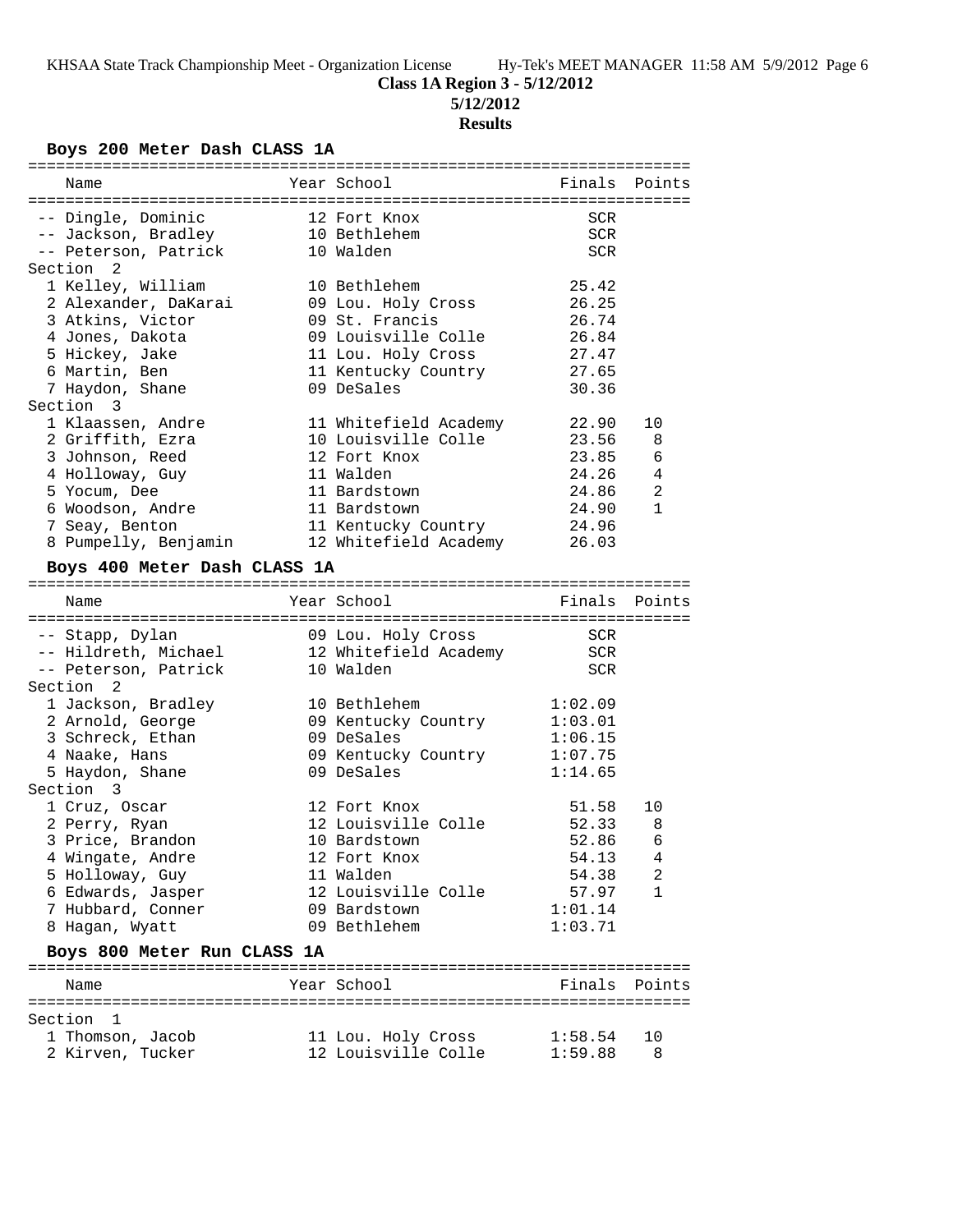**Class 1A Region 3 - 5/12/2012**

**5/12/2012**

#### **Results**

### **....Boys 800 Meter Run CLASS 1A**

| 3 Ceasar, Josh       | 11 Bardstown          | 2:05.68 | 6              |
|----------------------|-----------------------|---------|----------------|
| 4 Price, Brandon     | 10 Bardstown          | 2:09.36 | 4              |
| 5 Boatwright, Lucas  | 12 Louisville Colle   | 2:10.41 | $\overline{2}$ |
| 6 Wunsch, Jacob      | 10 Walden             | 2:14.28 | $\mathbf 1$    |
| 7 Johnson, Redmond   | 10 Fort Knox          | 2:15.23 |                |
| 8 Hildreth, Michael  | 12 Whitefield Academy | 2:16.51 |                |
| 9 Wright, Evan       | 09 Lou. Holy Cross    | 2:21.62 |                |
| 10 Flewellen, Marcus | 12 Kentucky Country   | 2:22.35 |                |
| 11 Coyne, Patrick    | 09 DeSales            | 2:25.84 |                |
| 12 Thackrey, Richard | 10 Fort Knox          | 2:27.59 |                |
| 13 Riley, Daniel     | 09 Bethlehem          | 2:28.71 |                |
| 14 Hagan, Wyatt      | 09 Bethlehem          | 2:29.79 |                |
| 15 Smith, Sage       | 09 DeSales            | 2:31.68 |                |
| 16 Burton, CJ        | 09 Walden             | 2:38.60 |                |

## **Boys 1600 Meter Run CLASS 1A**

======================================================================= Name **Name** Year School **Finals Points** ======================================================================= 1 Thomson, Jacob 11 Lou. Holy Cross 4:35.96 10 2 Price, Brandon 10 Bardstown 4:37.01 8 3 Head, Parker 11 Kentucky Country 4:38.43 6 4 Boatwright, Lucas 12 Louisville Colle 4:38.99 4 5 Dearing, Forest 11 Walden 4:42.83 2 6 Ceasar, Josh 11 Bardstown 4:44.33 1 7 Berger, Scott 12 Lou. Holy Cross 5:01.90 8 Bettag, Parker 10 DeSales 5:02.92 9 Graven, Matt 11 DeSales 5:14.66 10 James, Frank 12 Kentucky Country 5:34.23 11 Kiphuth, Adam 10 Fort Knox 5:48.86 12 Kuhl, Mateo 08 Fort Knox 5:49.53 13 Powerleau, Drew 12 Bethlehem 5:59.78 14 Miles, Zebediah 09 Bethlehem 7:34.22

### **Boys 3200 Meter Run CLASS 1A**

| Name                  | Year School           | Finals   | Points         |
|-----------------------|-----------------------|----------|----------------|
| 1 Thomson, Jacob      | 11 Lou. Holy Cross    | 10:01.58 | 10             |
| 2 Taylor, Jonathan    | 10 Portland Christian | 10:05.53 | 8              |
| 3 Dearing, Forest     | 11 Walden             | 10:21.87 | 6              |
| 4 Head, Parker        | 11 Kentucky Country   | 10:33.75 | 4              |
| 5 Ceasar, Josh        | 11 Bardstown          | 10:37.68 | $\mathfrak{D}$ |
| 6 Johnson, Redmond    | 10 Fort Knox          | 10:57.10 |                |
| 7 Berger, Scott       | 12 Lou. Holy Cross    | 10:59.99 |                |
| 8 Mattingly, Jonathan | 10 DeSales            | 11:04.61 |                |
| 9 Bettag, Parker      | 10 DeSales            | 11:08.72 |                |
| 10 Sustaita, Carlso   | 09 Bardstown          | 11:11.75 |                |
| 11 Spear, Ben         | 10 Walden             | 11:37.04 |                |
| 12 Nassar, Elias      | 12 Louisville Colle   | 11:47.99 |                |
| 13 James, Frank       | 12 Kentucky Country   | 12:01.17 |                |
|                       |                       |          |                |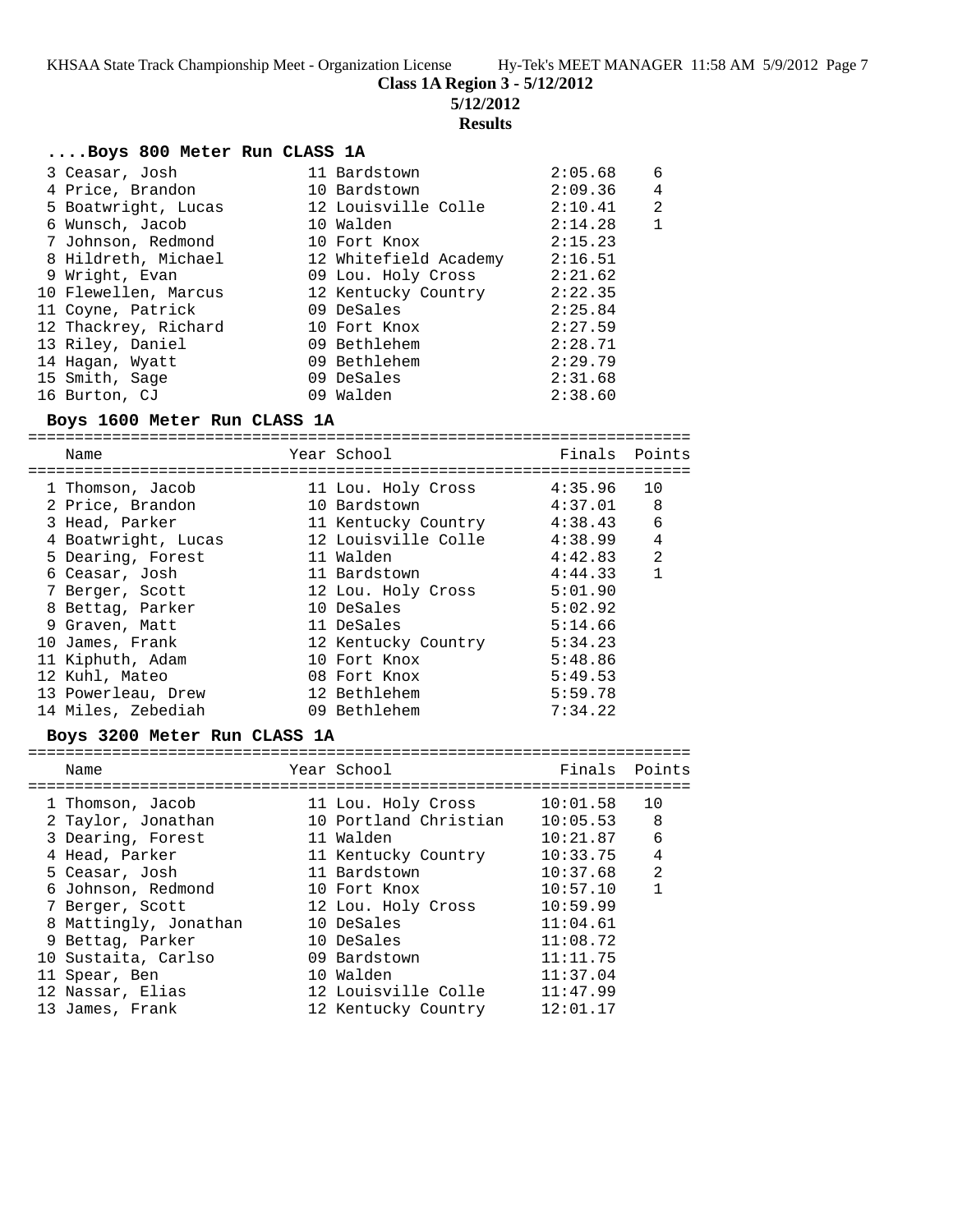# **Class 1A Region 3 - 5/12/2012**

**5/12/2012**

# **Results**

# **Boys 110 Meter Hurdles CLASS 1A**

| ===========================     |                         |         |              |
|---------------------------------|-------------------------|---------|--------------|
| Name                            | Year School             | Finals  | Points       |
| 1 Patterson, Daniel             | 12 Whitefield Academy   | 20.14   |              |
| Section 2                       |                         |         |              |
| 1 Tonge, Akio                   | 12 Fort Knox            | 15.62   | 10           |
| 2 Franklin, Brandon             | 11 Fort Knox            | 16.29   | 8            |
| 3 Rice, Ben                     | 11 Kentucky Country     | 17.67   | - 6          |
| 4 Goldring, Dallion             | 10 Bardstown            | 19.21   | 4            |
| 5 Hans, Zach                    | 10 Lou. Holy Cross      | 19.41   | 2            |
| 6 Boggs, Devin                  | 07 Bardstown            | 19.89   | $\mathbf{1}$ |
| 7 Comstock, Jacob               | 12 DeSales              | 21.06   |              |
| 8 Wright, John                  | 09 Lou. Holy Cross      | 21.42   |              |
| Boys 300 Meter Hurdles CLASS 1A |                         |         |              |
|                                 |                         |         |              |
| Name                            | Year School             | Finals  | Points       |
| Section 1                       |                         |         |              |
| 1 Tariq, Hussain                | 11 Kentucky Country     | 52.58   |              |
| 2 Dowling, Sean                 | 09 Walden               | 58.74   |              |
| 3 Loyall, Hunter                | 09 DeSales              | 1:04.34 |              |
| Section 2                       |                         |         |              |
| 1 Tonge, Akio                   | 12 Fort Knox            | 43.13   | 10           |
| 2 Goldring, Dallion             | 10 Bardstown            | 43.68   | -8           |
| 3 Franklin, Brandon             | 11 Fort Knox            | 44.03   | - 6          |
| 4 Keith, Blake                  | 12 Lou. Holy Cross      | 44.56   | 4            |
| 5 Rice, Ben                     | 11 Kentucky Country     | 45.86   | 2            |
| 6 Hans, Zach                    | 10 Lou. Holy Cross      | 46.86   | $\mathbf{1}$ |
| 7 Boggs, Devin                  | 07 Bardstown            | 49.21   |              |
| 8 Spinella, Bryan               | 12 DeSales              | 55.40   |              |
| Boys 4x100 Meter Relay CLASS 1A |                         |         |              |
| School                          |                         | Finals  | Points       |
|                                 |                         |         |              |
| Section 1                       |                         |         |              |
| 1 St. Francis                   |                         | 51.33   |              |
| 1) Zimmerman, Nathan 11         | 2) Atkins, Victor 09    |         |              |
| 3) Jamner, Rob 11               | 4) Kessler, Chris 09    |         |              |
| 5) Anderson, Ben 09             | 6)                      |         |              |
| Section<br>2                    |                         |         |              |
| 1 Whitefield Academy            |                         | 46.27   | 10           |
| 1) Hildreth, Michael 12         | 2) Klaassen, Andre 11   |         |              |
| 3) Pumpelly, Benjamin 12        | 4) Hepburn, Nathan 09   |         |              |
| 5) Patterson, Daniel 12         | 6)                      |         |              |
| 2 Bardstown                     |                         | 46.96   | 8            |
| 1) Mason, Austin 09             | 2) Tonge, Deion 10      |         |              |
| 3) Yocum, Dee 11                | 4) Coulter, Brandon 12  |         |              |
| 5) Johnson, Tavon 10            | 6) Cosby, Marcus 12     |         |              |
| 3 Walden                        |                         | 48.99   | 6            |
| 1) Randall, Evan 09             | 2) Holloway, Guy 11     |         |              |
| 3) Isham, Simon 12              | 4) Peterson, Patrick 10 |         |              |
| 5) Davis, William 11            | 6)                      |         |              |
|                                 |                         | 49.66   | 4            |
| 4 Kentucky Country Day          |                         |         |              |
| 1) Rice, Ben 11                 | 2) Seay, Benton 11      |         |              |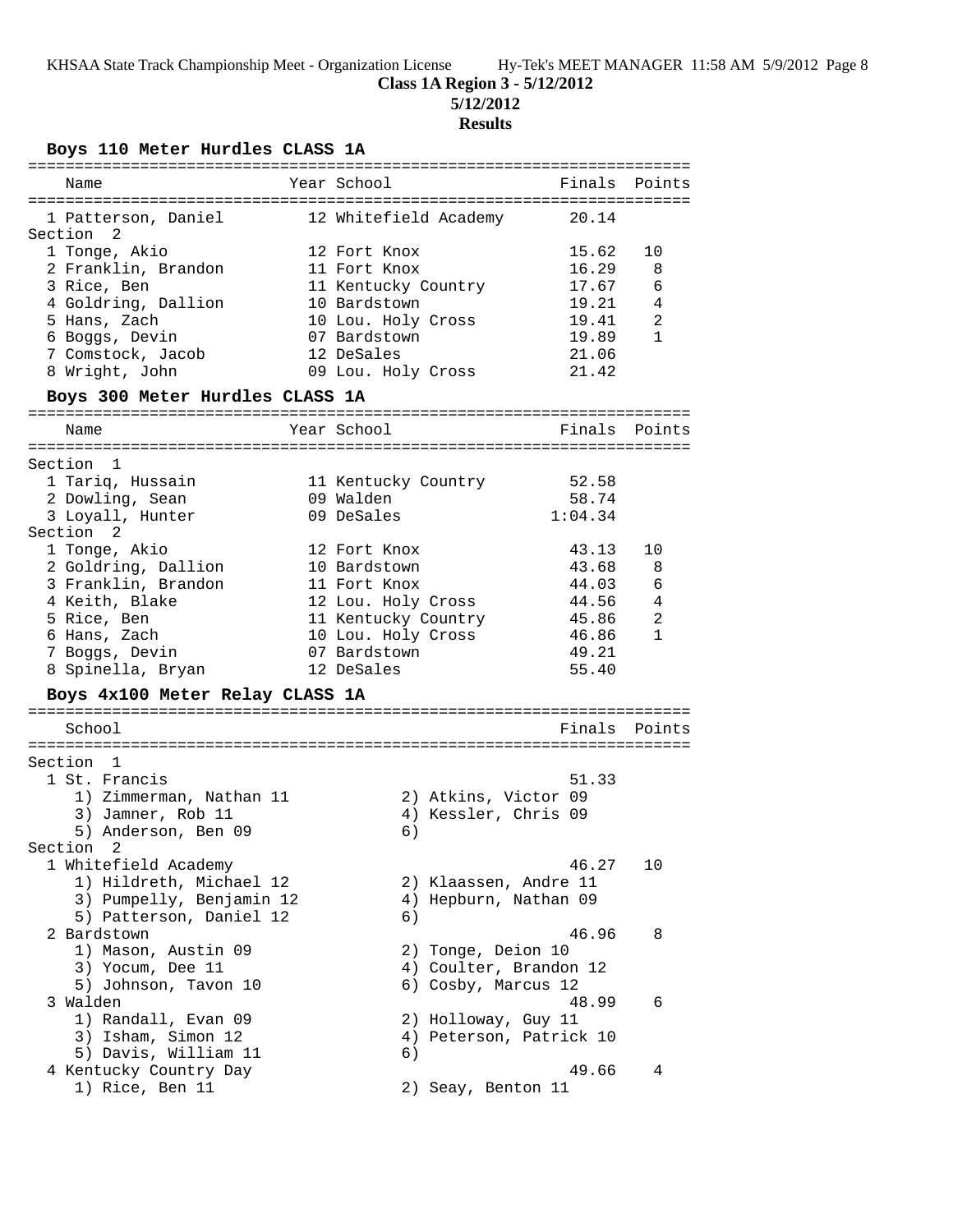**Class 1A Region 3 - 5/12/2012**

**5/12/2012**

#### **Results**

### **....Boys 4x100 Meter Relay CLASS 1A**

 3) Martin, Ben 11 4) Flewellen, Marcus 12 5) Duff, Jordan 10 6) Yu, Sam 10 7) Hasnain, Humza 12 8) Haque, Momin 11 5 Holy Cross (Louisville) 49.68 2 1) Alexander, DaKarai 09 2) Wright, John 09 3) Willenborg, Jordan 11 (4) Stapp, Dylan 09 5) Mitchell, Darek 10 (6) Hickey, Jake 11 7) Hans, Zach 10 8) Keith, Blake 12 6 Bethlehem 49.69 1 1) Allen, Ian 10 2) Sivori, Janzen 10 3) Haydon, JB 10 4) Kelley, William 10 5) Brady, Fred 11 6) Elmore, Bud 09 7) Filiatreau, Thomas 11 (8) 7 DeSales 56.27 1) Hasler, Luke 10 2) Herbert, Josh 10 3) Garcia, Alex 09 4) Mattingly, Jonathan 10 5) Kersey, Jacob 09 6) Graven, Matt 11 7) Spinella, Bryan 12 18 8) Coyne, Patrick 09 -- Fort Knox DQ Exchange before zone 1) Ellis, Josh 09 2) Johnson, Reed 12 3) Kleber, Josh 12 (4) Tonge, Akio 12 5) Cruz, Oscar 12 6) Dingle, Dominic 12 7) Wingate, Andre 12 (8) **Boys 4x200 Meter Relay CLASS 1A** ======================================================================= Finals Points ======================================================================= Section 1 1 Fort Knox 1:33.38 10 1) Cruz, Oscar 12 2) Johnson, Reed 12 3) Kleber, Josh 12 (4) Wingate, Andre 12 5) Ellis, Josh 09 6) Tonge, Akio 12 7) Dingle, Dominic 12 (8) 2 Louisville Collegiate 1:34.29 8 1) Griffith, Ezra 10 2) Stivers, Stephen 10 3) Schutte, Collin 12 (4) Perry, Ryan 12 5) Kirven, Tucker 12 6) Jones, Dakota 09 7) Boatwright, Lucas 12 (8) 3 Bardstown 1:38.89 6 1) Mason, Austin 09 2) Johnson, Tavon 10 3) Cosby, Marcus 12 (4) Woodson, Andre 11 5) Yocum, Dee 11 6) Coulter, Brandon 12 7) Tonge, Deion 10 (8) 4 Bethlehem 1:43.13 4 1) Jackson, Bradley 10 2) Sivori, Janzen 10 3) Kelley, William 10  $\hskip1cm$  4) Haydon, JB 10 5) Roche, Alex 09 (6) Allen, Ian 10 7) Brady, Fred 11 8) Riley, Daniel 09 5 Holy Cross (Louisville) 1:45.30 2 1) Alexander, DaKarai 09 2) Hickey, Jake 11 3) Stapp, Dylan 09 4) Wright, John 09 5) Mitchell, Darek 10 (6) Hans, Zach 10 7) Willenborg, Jordan 11  $\qquad \qquad$  8) Keith, Blake 12 6 St. Francis 1:47.62 1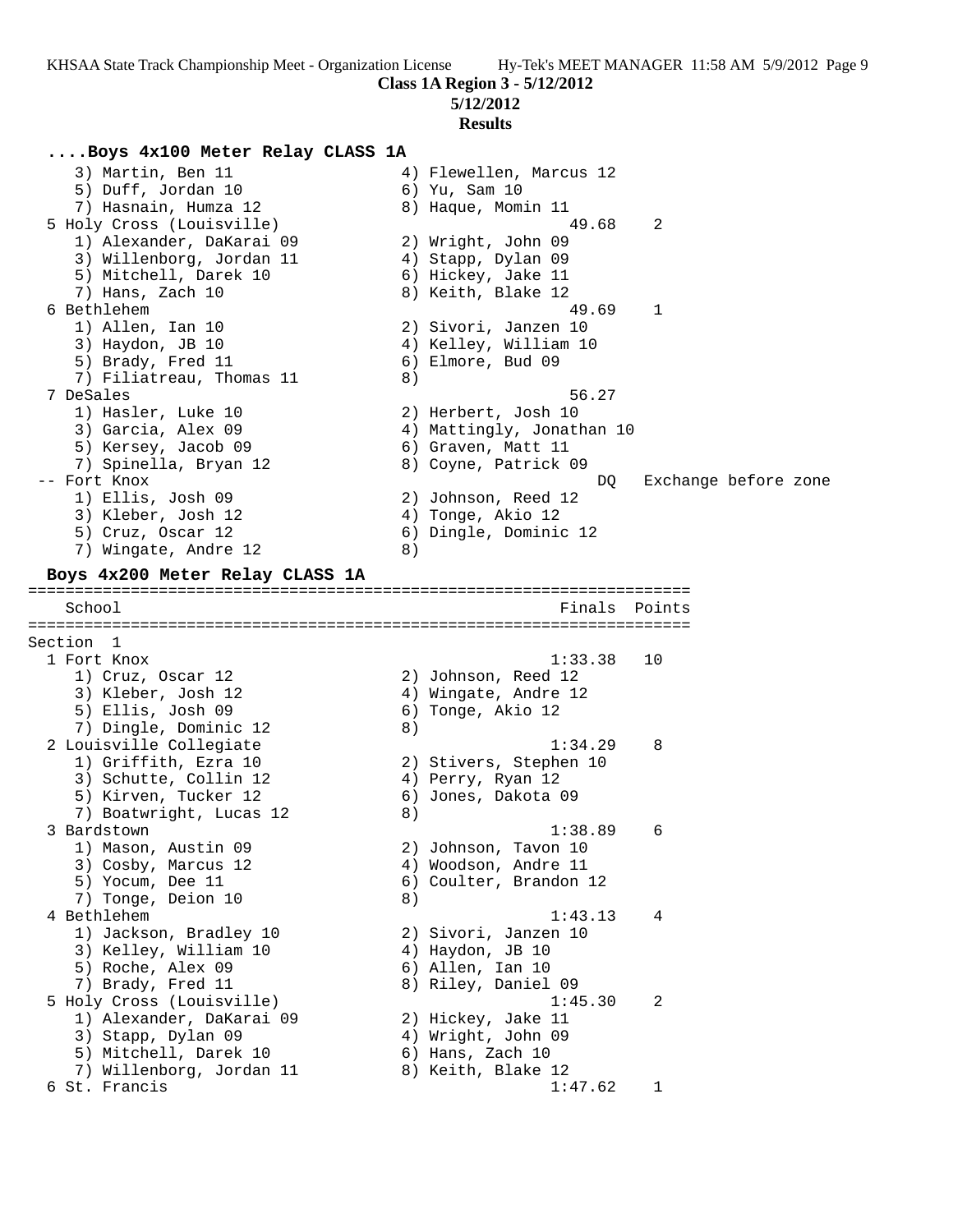**5/12/2012**

#### **Results**

## **....Boys 4x200 Meter Relay CLASS 1A**

 1) Atkins, Victor 09 2) Zimmerman, Nathan 11 3) Jamner, Rob 11 (4) Kessler, Chris 09 5) Anderson, Ben 09 (6) 7 Kentucky Country Day 1:47.90 1) Arnold, George 09 2) Hasnain, Humza 12 3) Martin, Ben 11 (4) Seay, Benton 11 5) Duff, Jordan 10 6) Flewellen, Marcus 12 7) Haque, Momin 11  $\hphantom{i}$  8) Tariq, Hussain 11 8 DeSales 1:52.84 1) Hasler, Luke 10 2) Haydon, Shane 09 3) Herbert, Josh 10 4) Spinella, Bryan 12 5) Smith, Sage 09 6) Garcia, Alex 09 7) Loyall, Hunter 09 8) Pirtle, Bryant 09 **Boys 4x400 Meter Relay CLASS 1A** ======================================================================= School **Finals** Points ======================================================================= Section 2 1 Fort Knox 3:28.48 10 1) Cruz, Oscar 12 2) Johnson, Reed 12 3) Tonge, Akio 12 4) Wingate, Andre 12 5) Dingle, Dominic 12 (6) 2 Louisville Collegiate 3:31.62 8 1) Griffith, Ezra 10 2) Kirven, Tucker 12 3) Perry, Ryan 12 4) Stivers, Stephen 10 5) Edwards, Jasper 12 6) Boatwright, Lucas 12 7) Schutte, Collin 12 (8) Jones, Dakota 09 3 Walden 3:48.24 6 1) Dearing, Forest 11 and 2) Holloway, Guy 11 3) Peterson, Patrick 10 (4) Wunsch, Jacob 10 5) Spear, Ben 10 6) Dowling, Sean 09 7) Burton, CJ 09 8) 4 Bardstown 3:48.25 4 1) Beam, Benjamin 12 2) Hubbard, Justin 12 3) Hubbard, Conner 09 (4) Nance, Donovan 09 5) Bender, William 11 6) Adams, Ben 09 7) Goldring, Dallion 10 8) Boggs, Devin 07 5 Bethlehem 4:06.99 2 1) Brady, Fred 11 2) Powerleau, Drew 12 3) Jackson, Bradley 10 4) Riley, Daniel 09 5) Miles, Zebediah 09 6) Filiatreau, Thomas 11 7) Jones, Alex 10 8) Elmore, Bud 09 6 Kentucky Country Day 4:13.35 1 1) Naake, Hans 09 2) Flewellen, Marcus 12 3) Hasnain, Humza 12 (4) Tariq, Hussain 11 5) Duff, Jordan 10 6) Gallagher, Thomas 10 7) Martin, Ben 11 8) Arnold, George 09 7 DeSales 4:22.54 1) Coyne, Patrick 09 2) Loyall, Hunter 09 3) Graven, Matt 11 (4) Haydon, Shane 09 5) Garcia, Alex 09 6) Schreck, Ethan 09 7) Smith, Sage 09 8) Mattingly, Jonathan 10 -- Holy Cross (Louisville) DNF 1) Drury, Aaron 11 2) Hammerstrom, Kendall 12